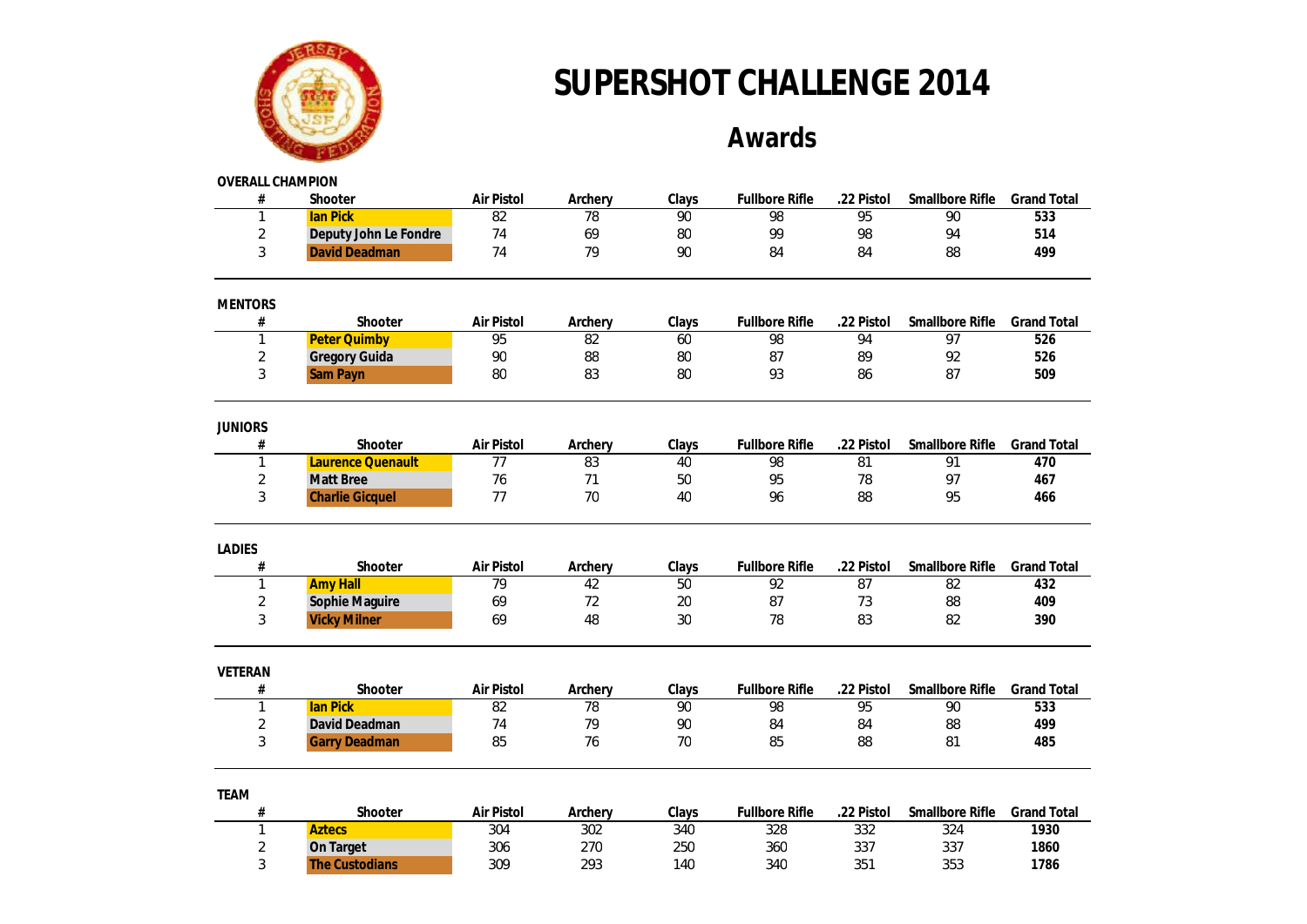

### **Individual**

| #              | Shooter                              | Air Pistol | Archery | Clays | Fullbore<br>Rifle | .22 Pistol | Smallbore<br>Rifle | <b>Grand Total</b> |
|----------------|--------------------------------------|------------|---------|-------|-------------------|------------|--------------------|--------------------|
| 1              | lan Pick                             | 82         | 78      | 90    | 98                | 95         | 90                 | 533                |
| $\overline{2}$ | Deputy John Le Fondre                | 74         | 69      | 80    | 99                | 98         | 94                 | 514                |
| 3              | David Deadman                        | 74         | 79      | 90    | 84                | 84         | 88                 | 499                |
| 4              | Damian Harrison                      | 90         | 63      | 70    | 90                | 92         | 84                 | 489                |
| 5              | <b>Ed Miller</b>                     | 78         | 78      | 60    | 95                | 88         | 89                 | 488                |
| 6              | Garry Deadman                        | 85         | 76      | 70    | 85                | 88         | 81                 | 485                |
| 7              | Martyn Jones                         | 75         | 68      | 80    | 93                | 86         | 82                 | 484                |
| 8              | <b>Myles Hartley</b>                 | 94         | 71      | 40    | 91                | 92         | 95                 | 483                |
| 9              | Simon Garton                         | 83         | 64      | 70    | 97                | 83         | 79                 | 476                |
| 10             | Laurence Quenault                    | 77         | 83      | 40    | 98                | 81         | 91                 | 470                |
| 11             | Matt Bree                            | 76         | 71      | 50    | 95                | 78         | 97                 | 467                |
| 12             | Charlie Gicquel                      | 77         | 70      | 40    | 96                | 88         | 95                 | 466                |
| 13             | Deputy Gerard Baudains               | 87         | 73      | 40    | 86                | 94         | 84                 | 464                |
| 14             | Cristin Bouchet                      | 71         | 58      | 70    | 91                | 80         | 91                 | 461                |
| 15             | Ben Garnier                          | 77         | 77      | 70    | 76                | 79         | 80                 | 459                |
| 16             | Jason Le Roy                         | 67         | 71      | 70    | 87                | 73         | 91                 | 459                |
| 17             | Alan Kearney                         | 84         | 73      | 10    | 95                | 92         | 94                 | 448                |
| 18             | Mike Eveleigh                        | 74         | 55      | 50    | 95                | 84         | 89                 | 447                |
| 19             | <b>Cameron Pirouet</b>               | 84         | 57      | 20    | 97                | 90         | 99                 | 447                |
| 20             | <b>Nick Watkins</b>                  | 71         | 70      | 40    | 87                | 88         | 87                 | 443                |
| 21             | <b>Nigel Crespel</b>                 | 69         | 67      | 70    | 86                | 69         | 80                 | 441                |
| 22             | Deputy Rod Bryans                    | 76         | 61      | 60    | 89                | 76         | 79                 | 441                |
| 23             | Alex Tucker                          | 62         | 79      | 20    | 94                | 89         | 95                 | 439                |
| 24             |                                      | 59         | 64      | 70    | 77                | 82         | 85                 | 437                |
| 25             | Russell Le Roy<br><b>Bill Millar</b> | 77         | 73      | 20    | 82                | 92         | 92                 | 436                |
| 26             | Iain Blair                           | 72         | 63      | 70    | 73                | 73         | 82                 | 433                |
|                |                                      | 79         | 42      | 50    | 92                | 87         |                    | 432                |
| 27             | Amy Hall                             |            |         |       |                   |            | 82                 |                    |
| 28             | Garry Bell                           | 73         | 49      | 70    | 71                | 77         | 86                 | 426                |
| 29             | Robin Anderson                       | 39         | 79      | 70    | 72                | 77         | 87                 | 424                |
| 30             | Andrea D'Ulivo-Rogers                | 59         | 59      | 60    | 83                | 83         | 79                 | 423                |
| 31             | Chris Cotillard                      | 66         | 60      | 40    | 95                | 71         | 91                 | 423                |
| 32             | <b>Bart Wijsmuller</b>               | 61         | 63      | 50    | 89                | 71         | 89                 | 423                |
| 33             | Karl Bekusch                         | 74         | 64      | 40    | 83                | 85         | 77                 | 423                |
| 34             | Ken Ritchie                          | 73         | 70      | 80    | 75                | 60         | 64                 | 422                |
| 35             | Marcus Wintour                       | 65         | 66      | 50    | 91                | 70         | 80                 | 422                |
| 36             | David Le Bailly                      | 61         | 53      | 50    | 92                | 74         | 89                 | 419                |
| 37             | Simon Surcouf                        | 70         | 85      | 30    | 67                | 82         | 84                 | 418                |
| 38             | <b>Warren Simmons</b>                | 78         | 48      | 80    | 90                | 63         | 56                 | 415                |
| 39             | John Baker                           | 63         | 69      | 90    | 61                | 65         | 65                 | 413                |
| 40             | Sophie Maguire                       | 69         | 72      | 20    | 87                | 73         | 88                 | 409                |
| 41             | Mark Rondel                          | 68         | 64      | 30    | 91                | 75         | 81                 | 409                |
| 42             | Mark Harris                          | 84         | 55      | 30    | 74                | 85         | 77                 | 405                |
| 43             | <b>Steve Milsom</b>                  | 63         | 61      | 30    | 87                | 80         | 83                 | 404                |
| 44             | John Brizell                         | 77         | 53      | 50    | 74                | 85         | 64                 | 403                |
| 45             | Andy Cook                            | 82         | 50      | 30    | 81                | 71         | 88                 | 402                |
| 46             | <b>Brian Jenkins</b>                 | 73         | 67      | 20    | 78                | 78         | 80                 | 396                |
| 47             | Rob Stott                            | 78         | 71      | 40    | 64                | 83         | 60                 | 396                |
| 48             | Mark Longman                         | 73         | 64      | 10    | 87                | 74         | 88                 | 396                |
| 49             | Robert Jones                         | 57         | 70      | 30    | 87                | 80         | 71                 | 395                |
| 50             | Don Connolly                         | 67         | 64      | 50    | 77                | 78         | 58                 | 394                |
| 51             | <b>Vicky Milner</b>                  | 69         | 48      | 30    | 78                | 83         | 82                 | 390                |
| 52             | Mike Rimmer                          | 67         | 28      | 50    | 83                | 87         | 75                 | 390                |
| 53             | Ashley Ford                          | 59         | 52      | 30    | 83                | 85         | 80                 | 389                |
| 54             | Aaron O'Toole                        | 77         | 43      | 30    | 90                | 71         | 77                 | 388                |
| 55             | Simon Beal                           | 50         | 44      | 50    | 85                | 70         | 88                 | 387                |
| 56             | <b>Scott Risley</b>                  | $70\,$     | 66      | 30    | 76                | 80         | 64                 | 386                |
| 57             | Joe Kelleher                         | 60         | 45      | 10    | 97                | 79         | 94                 | 385                |
| 58             | John Griffiths                       | 38         | 50      | 60    | 74                | 84         | 79                 | 385                |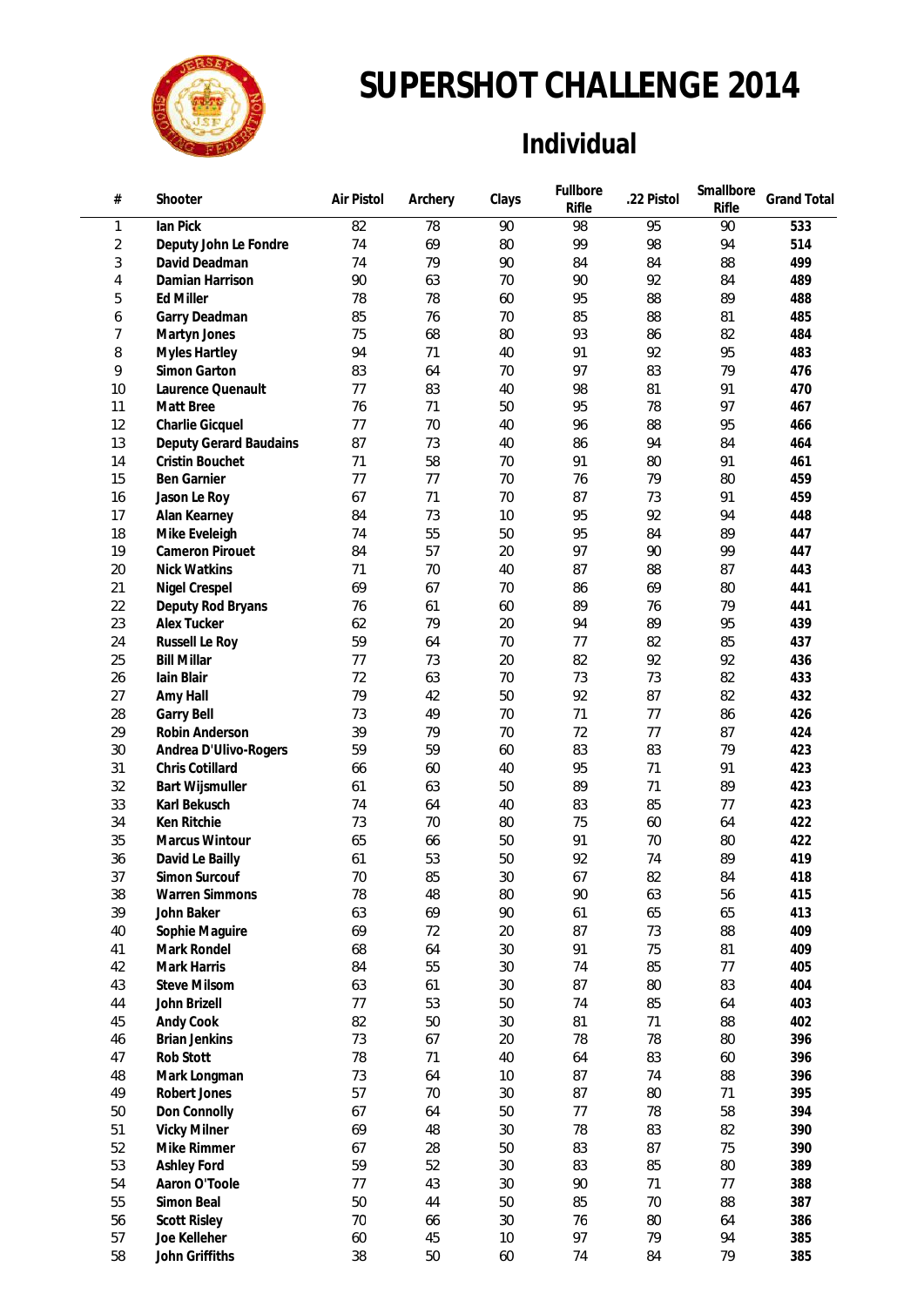

### **Individual**

| #   | Shooter                  | Air Pistol | Archery | Clays            | Fullbore<br>Rifle | .22 Pistol | Smallbore<br>Rifle | <b>Grand Total</b> |
|-----|--------------------------|------------|---------|------------------|-------------------|------------|--------------------|--------------------|
| 59  | Gordon Jenkins           | 72         | 27      | 40               | 83                | 92         | 70                 | 384                |
| 60  | Harry Fullerton          | 58         | 46      | 60               | 72                | 63         | 84                 | 383                |
| 61  | David Walker             | 46         | 44      | 50               | 84                | 74         | 82                 | 380                |
| 62  | <b>Terry Smith</b>       | 65         | 23      | 50               | 83                | 76         | 76                 | 373                |
| 63  | <b>Edward Bennett</b>    | 42         | 64      | 40               | 65                | 80         | 77                 | 368                |
| 64  | lan Strang               | 66         | 50      | 30               | 65                | 77         | 76                 | 364                |
| 65  | Davina Walters           | 59         | 49      | 40               | 78                | 61         | 76                 | 363                |
| 66  | <b>Clive Fisher</b>      | 53         | 56      | 20               | 81                | 77         | 76                 | 363                |
| 67  | Mary Eveleigh            | 53         | 42      | 40               | 87                | 65         | 75                 | 362                |
| 68  | Gary Duncan              | 69         | 46      | 40               | 64                | 81         | 61                 | 361                |
| 69  | James Gennoe             | 57         | 28      | 50               | 71                | 73         | 75                 | 354                |
| 70  | Adele Langlois           | 74         | 25      | 30               | 74                | 83         | 60                 | 346                |
| 71  | Keith Dixon              | 49         | 58      | 20               | 82                | 75         | 62                 | 346                |
| 72  | Chris McFadyen           | 44         | 16      | 50               | 83                | 80         | 73                 | 346                |
| 73  | Lecky Wintour            | 66         | 57      | 10               | 79                | 50         | 81                 | 343                |
| 74  | Dawn Buckley             | 65         | 34      | 30               | 64                | 75         | 72                 | 340                |
| 75  | Jeff Da Silva            | 53         | 47      | 10               | 82                | 74         | 73                 | 339                |
| 76  | Neil Kelly               | 47         | 70      | 50               | 69                | 65         | 38                 | 339                |
| 77  | Robert Jenkins           | 61         | 30      | 20               | 71                | 80         | 74                 | 336                |
| 78  | <b>Bridget Shaw</b>      | 71         | 13      | 20               | 81                | 66         | 81                 | 332                |
| 79  | Mark Dufty               | 55         | 40      | 30               | 72                | 50         | 84                 | 331                |
| 80  | Jeremy Garrood           | 33         | 51      | 50               | 61                | 69         | 66                 | 330                |
| 81  | Nathan Thomas            | 38         | 45      | $\overline{0}$   | 92                | 64         | 90                 | 329                |
| 82  | Ben Sheehan              | 59         | 18      | 20               | 75                | 87         | 67                 | 326                |
| 83  | Martin Speller           | 32         | 50      | 30               | 80                | 64         | 70                 | 326                |
| 84  | <b>Tim Homes</b>         | 69         | 23      | 20               | 69                | 71         | 72                 | 324                |
| 85  | Sheila Pierce            | 52         | 46      | 10               | 74                | 64         | 75                 | 321                |
| 86  | Chris Scott              | 25         | 39      | 30               | 85                | 62         | 78                 | 319                |
| 87  | Deborah D'Ulivo-Rogers   | 54         | 43      | 0                | 71                | 82         | 69                 | 319                |
| 88  | <b>Toria Fullerton</b>   | 13         | 49      | 40               | 64                | 73         | 74                 | 313                |
| 89  | Nathan Lawrence          | 41         | 48      | 0                | 69                | 81         | 74                 | 313                |
| 90  | Craig Ross               | 44         | 70      | 30               | 46                | 53         | 70                 | 313                |
| 91  | Kevin Vibert             | 65         | 38      | 20               | 62                | 78         | 44                 | 307                |
| 92  | Paul Shevlin             | 32         | 57      | 10               | 74                | 45         | 86                 | 304                |
| 93  | Martin Bralsford         | 25         | 59      | 30               | 68                | 69         | 49                 | 300                |
| 94  | Robert Da Silva          | 55         | 38      | 20               | 46                | 63         | 75                 | 297                |
| 95  | Nikki Jones              | 38         | 52      | 0                | 77                | 48         | 78                 | 293                |
| 96  | Alex Liptrot             | 56         | 39      | 30               | 75                | 44         | 43                 | 287                |
| 97  | Elizabeth Claire Bouchet | 52         | 15      | 0                | 77                | 65         | 77                 | 286                |
| 98  | <b>Timothy Parfitt</b>   | 29         | 42      | 0                | $70\,$            | 66         | 77                 | 284                |
| 99  | Martine Hamon            | 41         | 47      | 20               | 63                | 59         | 45                 | 275                |
| 100 | <b>Andy Myers</b>        | 40         | 20      | $10$             | 63                | 69         | 69                 | 271                |
| 101 | Matthew Thompson         | 26         | 11      | 10               | 74                | 72         | 65                 | 258                |
| 102 | <b>Bruce Harrison</b>    | 45         | 27      | $\boldsymbol{0}$ | $70\,$            | 11         | 61                 | 214                |
| 103 | Gloria Harrison          | 24         | 12      | 20               | 64                | 21         | 68                 | 209                |
| 104 | Inma Reakes              | 14         | 22      | $\boldsymbol{0}$ | 52                | 46         | 64                 | 198                |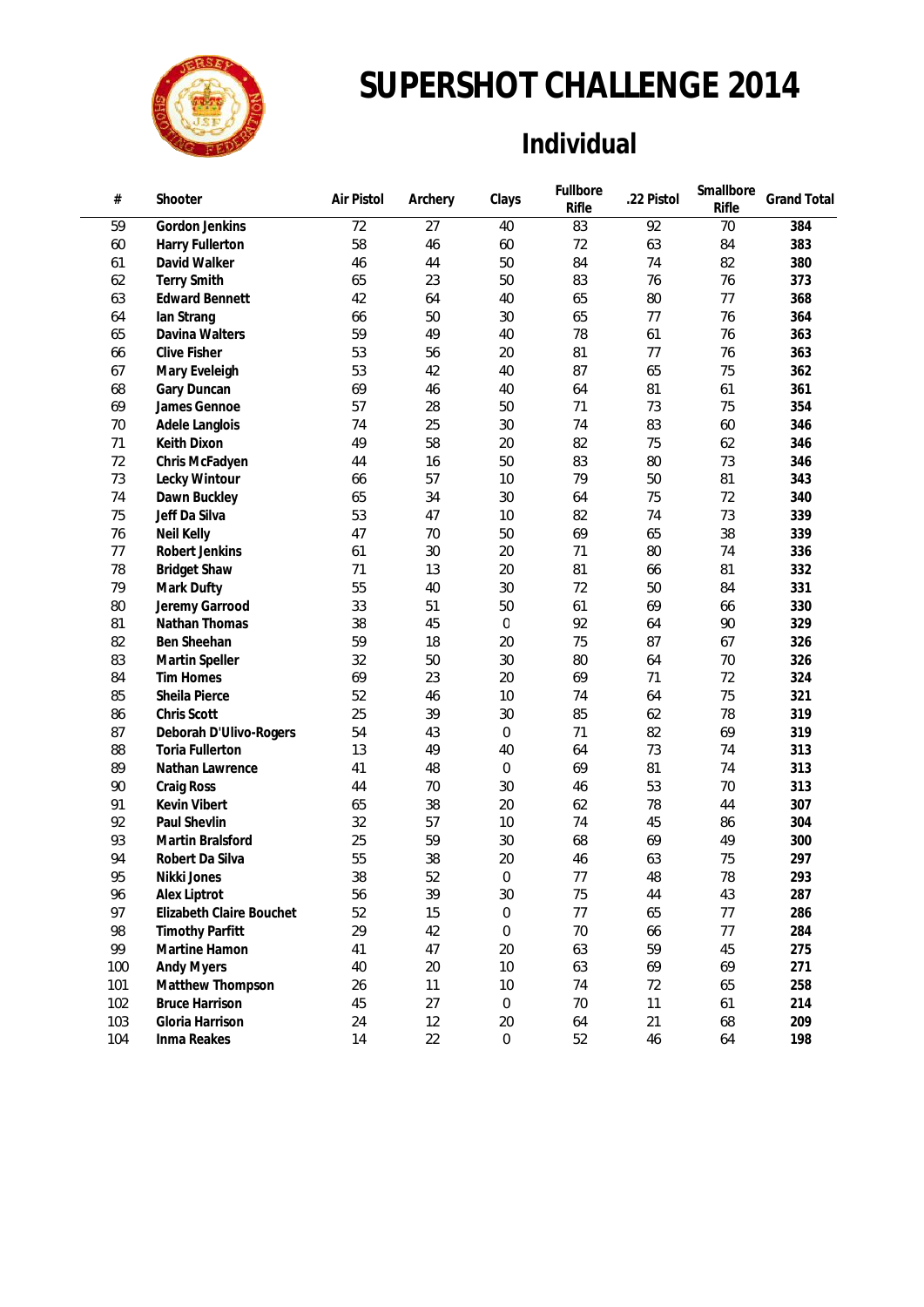

## **Ladies**

| #              | Shooter                         | Air Pistol | Archery | Clays          | <b>Fullbore Rifle</b> | .22 Pistol | Smallbore<br><b>Rifle</b> | <b>Grand Total</b> |
|----------------|---------------------------------|------------|---------|----------------|-----------------------|------------|---------------------------|--------------------|
|                | Amy Hall                        | 79         | 42      | 50             | 92                    | 87         | 82                        | 432                |
| $\overline{2}$ | Sophie Maguire                  | 69         | 72      | 20             | 87                    | 73         | 88                        | 409                |
| 3              | <b>Vicky Milner</b>             | 69         | 48      | 30             | 78                    | 83         | 82                        | 390                |
| 4              | Gordon Jenkins                  | 72         | 27      | 40             | 83                    | 92         | 70                        | 384                |
| 5              | Davina Walters                  | 59         | 49      | 40             | 78                    | 61         | 76                        | 363                |
| 6              | Mary Eveleigh                   | 53         | 42      | 40             | 87                    | 65         | 75                        | 362                |
|                | Adele Langlois                  | 74         | 25      | 30             | 74                    | 83         | 60                        | 346                |
| 8              | Lecky Wintour                   | 66         | 57      | 10             | 79                    | 50         | 81                        | 343                |
| 9              | Dawn Buckley                    | 65         | 34      | 30             | 64                    | 75         | 72                        | 340                |
| 10             | <b>Bridget Shaw</b>             | 71         | 13      | 20             | 81                    | 66         | 81                        | 332                |
| 11             | Sheila Pierce                   | 52         | 46      | 10             | 74                    | 64         | 75                        | 321                |
| 12             | Deborah D'Ulivo-Rogers          | 54         | 43      | $\mathbf 0$    | 71                    | 82         | 69                        | 319                |
| 13             | <b>Toria Fullerton</b>          | 13         | 49      | 40             | 64                    | 73         | 74                        | 313                |
| 14             | Nikki Jones                     | 38         | 52      | $\overline{0}$ | 77                    | 48         | 78                        | 293                |
| 15             | Alex Liptrot                    | 56         | 39      | 30             | 75                    | 44         | 43                        | 287                |
| 16             | <b>Elizabeth Claire Bouchet</b> | 52         | 15      | $\mathbf 0$    | 77                    | 65         | 77                        | 286                |
| 17             | Martine Hamon                   | 41         | 47      | 20             | 63                    | 59         | 45                        | 275                |
| 18             | Gloria Harrison                 | 24         | 12      | 20             | 64                    | 21         | 68                        | 209                |
| 19             | Inma Reakes                     | 14         | 22      | $\mathbf 0$    | 52                    | 46         | 64                        | 198                |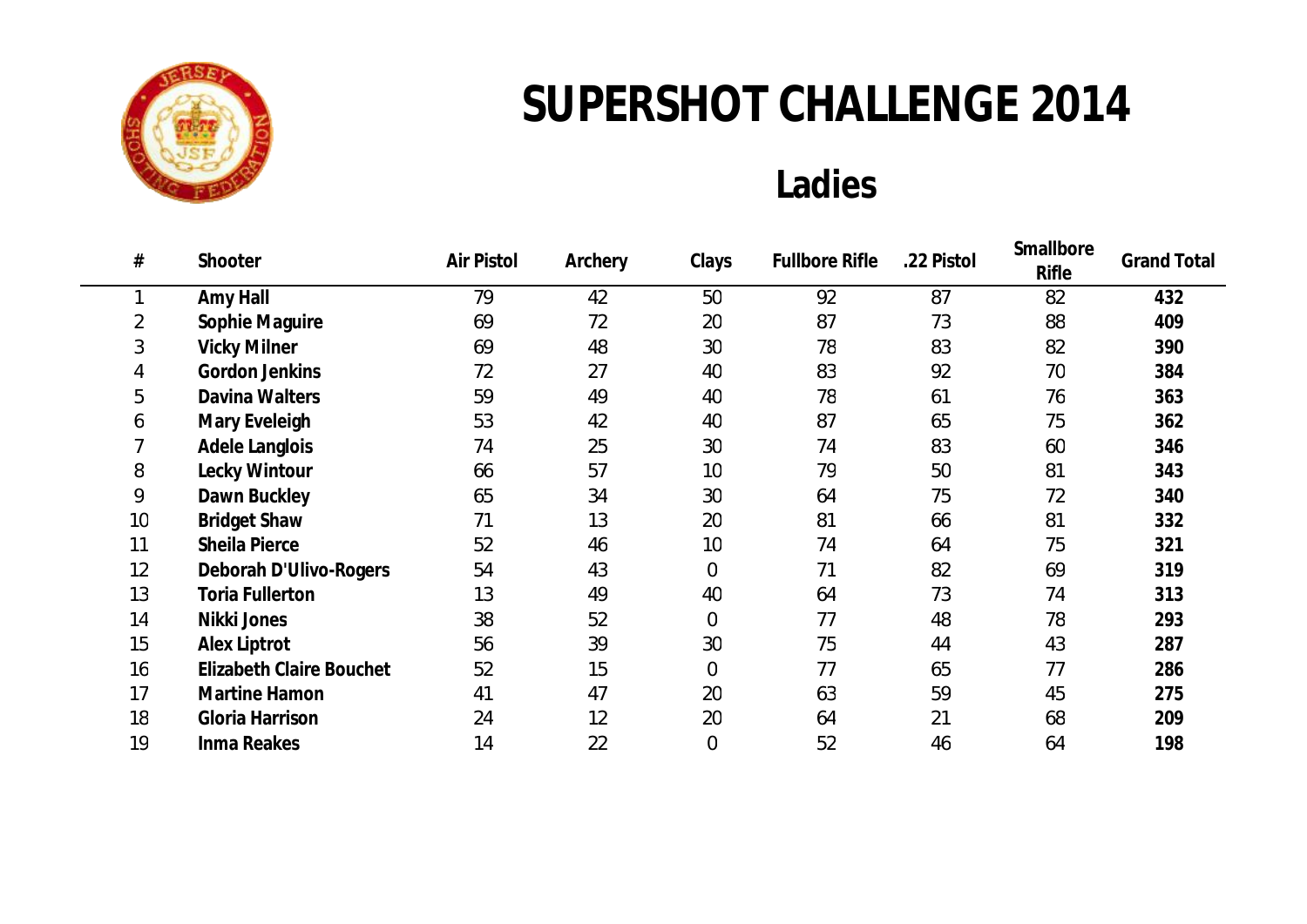

# **Juniors**

| # | Shooter                | Air Pistol | Archery | Clays | Fullbore<br><b>Rifle</b> | .22 Pistol | Smallbore<br><b>Rifle</b> | <b>Grand Total</b> |
|---|------------------------|------------|---------|-------|--------------------------|------------|---------------------------|--------------------|
|   | Laurence Quenault      |            | 83      | 40    | 98                       | 81         | 91                        | 470                |
| 2 | Matt Bree              | 76         |         | 50    | 95                       | 78         | 97                        | 467                |
| 3 | <b>Charlie Gicquel</b> | 77         | 70      | 40    | 96                       | 88         | 95                        | 466                |
| 4 | <b>Cameron Pirouet</b> | 84         | 57      | 20    | 97                       | 90         | 99                        | 447                |
| 5 | Alex Tucker            | 62         | 79      | 20    | 94                       | 89         | 95                        | 439                |
| 6 | <b>Bart Wijsmuller</b> | 61         | 63      | 50    | 89                       |            | 89                        | 423                |
|   | Joe Kelleher           | 60         | 45      | 10    | 97                       | 79         | 94                        | 385                |
| 8 | Nathan Thomas          | 38         | 45      |       | 92                       | 64         | 90                        | 329                |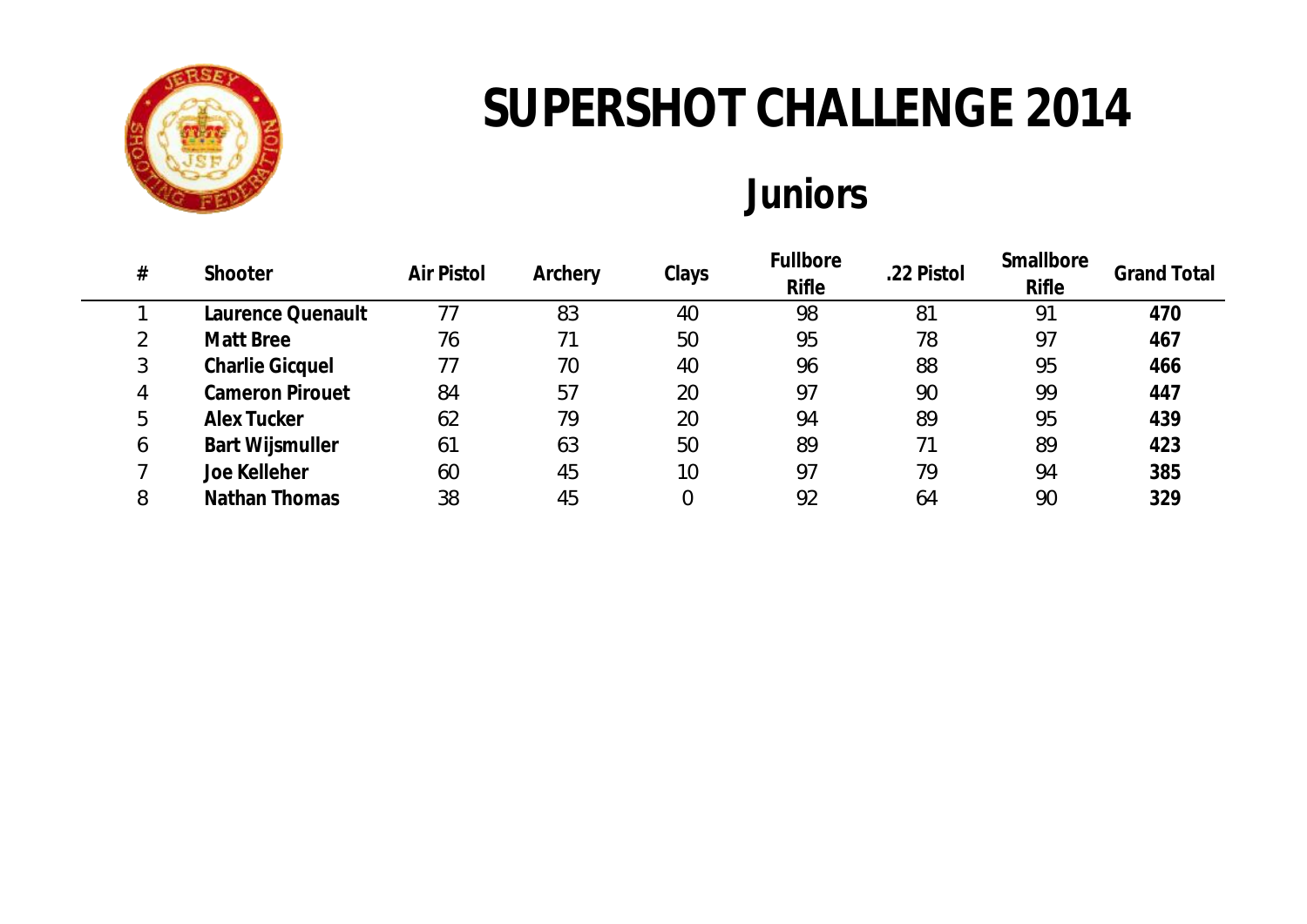

## **Veterans**

| #  | Shooter                       | Air Pistol | Archery | Clays | <b>Fullbore Rifle</b> | .22 Pistol | Smallbore<br>Rifle | <b>Grand Total</b> |
|----|-------------------------------|------------|---------|-------|-----------------------|------------|--------------------|--------------------|
|    | lan Pick                      | 82         | 78      | 90    | 98                    | 95         | 90                 | 533                |
|    | David Deadman                 | 74         | 79      | 90    | 84                    | 84         | 88                 | 499                |
| 3  | Garry Deadman                 | 85         | 76      | 70    | 85                    | 88         | 81                 | 485                |
| 4  | Martyn Jones                  | 75         | 68      | 80    | 93                    | 86         | 82                 | 484                |
| 5  | <b>Deputy Gerard Baudains</b> | 87         | 73      | 40    | 86                    | 94         | 84                 | 464                |
| 6  | Mike Eveleigh                 | 74         | 55      | 50    | 95                    | 84         | 89                 | 447                |
|    | Deputy Rod Bryans             | 76         | 61      | 60    | 89                    | 76         | 79                 | 441                |
| 8  | <b>Bill Millar</b>            | 77         | 73      | 20    | 82                    | 92         | 92                 | 436                |
| 9  | John Baker                    | 63         | 69      | 90    | 61                    | 65         | 65                 | 413                |
| 10 | Mike Rimmer                   | 67         | 28      | 50    | 83                    | 87         | 75                 | 390                |
| 11 | <b>Terry Smith</b>            | 65         | 23      | 50    | 83                    | 76         | 76                 | 373                |
| 12 | Mary Eveleigh                 | 53         | 42      | 40    | 87                    | 65         | 75                 | 362                |
| 13 | Gary Duncan                   | 69         | 46      | 40    | 64                    | 81         | 61                 | 361                |
| 14 | Chris McFadyen                | 44         | 16      | 50    | 83                    | 80         | 73                 | 346                |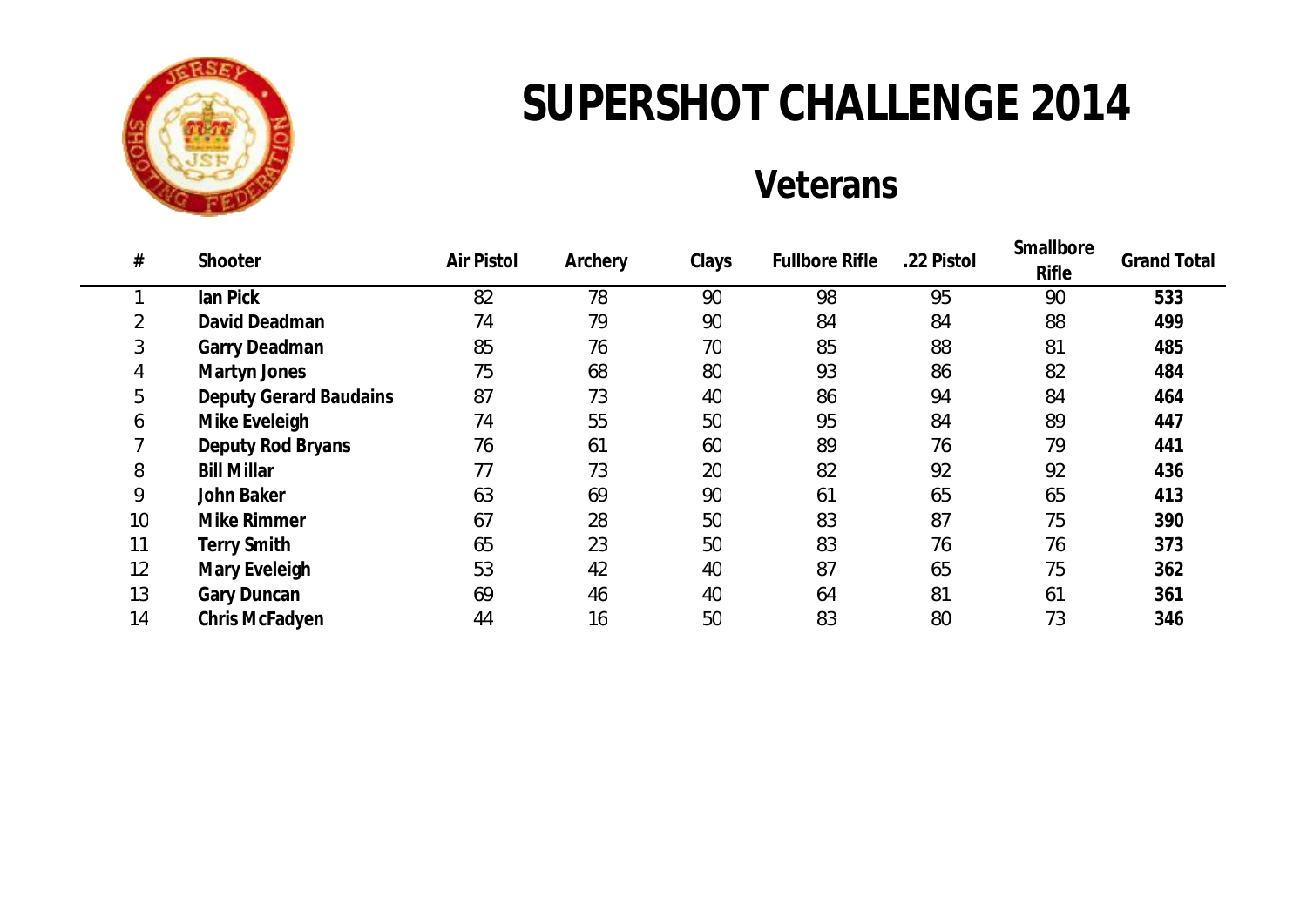

## **Mentors**

| #  | Shooter                | Air Pistol | Archery | Clays          | <b>Fullbore Rifle</b> | .22 Pistol | Smallbore<br>Rifle | <b>Grand Total</b> |
|----|------------------------|------------|---------|----------------|-----------------------|------------|--------------------|--------------------|
| 1  | Peter Quimby           | 95         | 82      | 60             | 98                    | 94         | 97                 | 526                |
| 2  | Gregory Guida          | 90         | 88      | 80             | 87                    | 89         | 92                 | 526                |
| 3  | Sam Payn               | 80         | 83      | 80             | 93                    | 86         | 87                 | 509                |
| 4  | Daniel Richardson      | 77         | 68      | 80             | 93                    | 81         | 93                 | 492                |
| 5  | Guy Thorne-Booth       | 83         | 66      | 100            | 78                    | 80         | 81                 | 488                |
| 6  | <b>Richard Benest</b>  | 83         | 71      | 60             | 87                    | 92         | 93                 | 486                |
| 7  | David Turner           | 89         | 79      | 40             | 94                    | 87         | 92                 | 481                |
| 8  | <b>Richard Pirouet</b> | 94         | 83      | 20             | 93                    | 97         | 93                 | 480                |
| 9  | Mike Quenault          | 95         | 56      | 50             | 92                    | 92         | 87                 | 472                |
| 10 | Anthony Elgar          | 94         | 74      | 30             | 94                    | 88         | 91                 | 471                |
| 11 | Nikki Holmes           | 93         | 82      | 20             | 91                    | 97         | 85                 | 468                |
| 12 | Deputy John Le Bailly  | 75         | 62      | 70             | 81                    | 88         | 90                 | 466                |
| 13 | lan Gordon             | 62         | 64      | 60             | 93                    | 89         | 94                 | 462                |
| 14 | <b>Marc Yates</b>      | 82         | 51      | 50             | 95                    | 84         | 92                 | 454                |
| 15 | Chris Le Moeligou      | 81         | 56      | 60             | 90                    | 88         | 75                 | 450                |
| 16 | Mick Cotillard         | 78         | 74      | 30             | 99                    | 69         | 93                 | 443                |
| 17 | Jess Ward              | 73         | 75      | 30             | 91                    | 91         | 81                 | 441                |
| 18 | Stephanie Henwood      | 84         | 63      | 50             | 86                    | 77         | 78                 | 438                |
| 19 | Bob De La Haye         | 77         | 61      | 40             | 82                    | 91         | 67                 | 418                |
| 20 | Dave Ward              | 86         | 36      | 20             | 93                    | 96         | 87                 | 418                |
| 21 | <b>Carol Benest</b>    | 89         | 71      | $\overline{0}$ | 81                    | 87         | 90                 | 418                |
| 22 | Sue De Gruchy          | 85         | 48      | 20             | 91                    | 82         | 91                 | 417                |
| 23 | <b>Kirk Lewis</b>      | 75         | 67      | 30             | 86                    | 73         | 86                 | 417                |
| 24 | Mike White             | 83         | 57      | 10             | 81                    | 81         | 84                 | 396                |
| 25 | Caroline De La Haye    | 79         | 61      | 20             | 70                    | 85         | 81                 | 396                |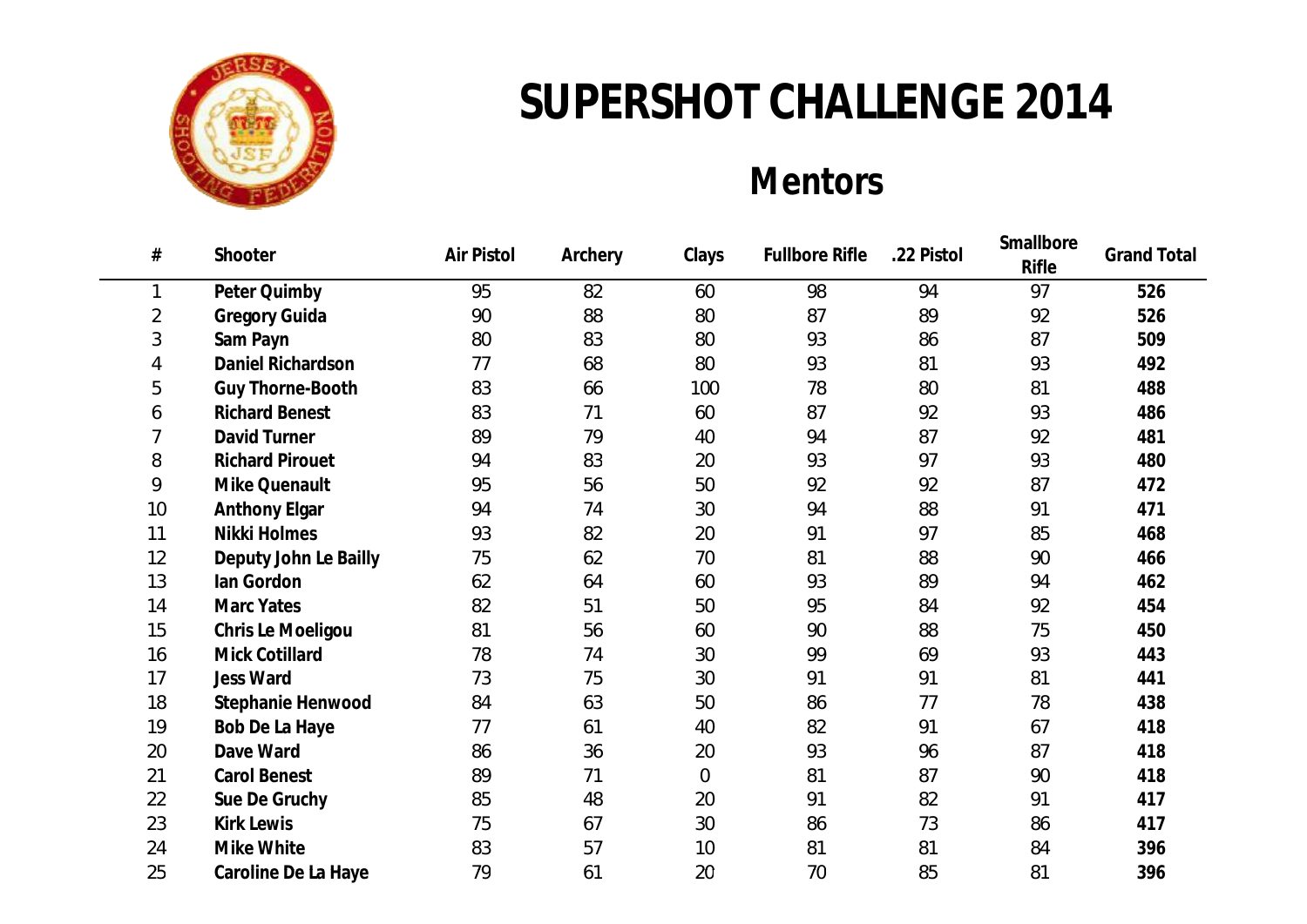

### **Teams**

| $\#$           | Team                         | Air Pistol | Archery | Clays | Fullbore<br>Rifle | .22 Pistol | Smallbore<br>Rifle | <b>Grand Total</b> |
|----------------|------------------------------|------------|---------|-------|-------------------|------------|--------------------|--------------------|
| $\mathbf{1}$   | Aztecs                       | 304        | 302     | 340   | 328               | 332        | 324                | 1930               |
| $\overline{2}$ | On Target                    | 306        | 270     | 250   | 360               | 337        | 337                | 1860               |
| 3              | The Custodians               | 309        | 293     | 140   | 340               | 351        | 353                | 1786               |
| 4              | The Misfires                 | 275        | 265     | 120   | 382               | 334        | 381                | 1757               |
| 5              | Full O'Shot II               | 262        | 243     | 200   | 353               | 312        | 323                | 1693               |
| 6              | Phoenix Away                 | 269        | 193     | 220   | 358               | 322        | 321                | 1683               |
| 7              | <b>Bullet-Proof</b>          | 260        | 248     | 110   | 376               | 306        | 369                | 1669               |
| 8              | Full Mojo Jacket             | 206        | 262     | 210   | 305               | 313        | 337                | 1633               |
| 9              | Modus Operandi               | 288        | 217     | 210   | 305               | 299        | 284                | 1603               |
| 10             | Capita ssault Squad          | 264        | 256     | 170   | 331               | 295        | 284                | 1600               |
| 11             | The Magicians                | 251        | 214     | 150   | 341               | 298        | 345                | 1599               |
| 12             | Capita ssassins              | 223        | 216     | 210   | 318               | 302        | 320                | 1589               |
| 13             | Taleri                       | 244        | 240     | 140   | 313               | 321        | 321                | 1579               |
| 14             | One Hit Wonders              | 278        | 216     | 100   | 306               | 317        | 284                | 1501               |
| 15             | "PULL" My Finger             | 256        | 212     | 170   | 320               | 265        | 274                | 1497               |
| 16             | Scorpions                    | 229        | 165     | 210   | 300               | 266        | 323                | 1493               |
| 17             | <b>MO Expendables</b>        | 238        | 170     | 120   | 304               | 302        | 303                | 1437               |
| 18             | Harry Potter's Boys          | 188        | 170     | 140   | 312               | 320        | 296                | 1426               |
| 19             | Does This Violate My Parole  | 255        | 223     | 100   | 285               | 275        | 279                | 1417               |
| 20             | The Crusaders                | 235        | 166     | 80    | 302               | 316        | 301                | 1400               |
| 21             | Easy Company                 | 225        | 178     | 150   | 280               | 303        | 262                | 1398               |
| 22             | Shot In The Dark!            | 231        | 194     | 150   | 280               | 276        | 264                | 1395               |
| 23             | Dead Eye Dames               | 186        | 206     | 80    | 298               | 254        | 315                | 1339               |
| 24             | Mastershots                  | 233        | 125     | 70    | 303               | 287        | 298                | 1316               |
| 25             | <b>Alex Picot Bandoliers</b> | 218        | 171     | 100   | 305               | 229        | 279                | 1302               |
| 26             | Chicas Bravas                | 131        | 96      | 40    | 256               | 191        | 254                | 968                |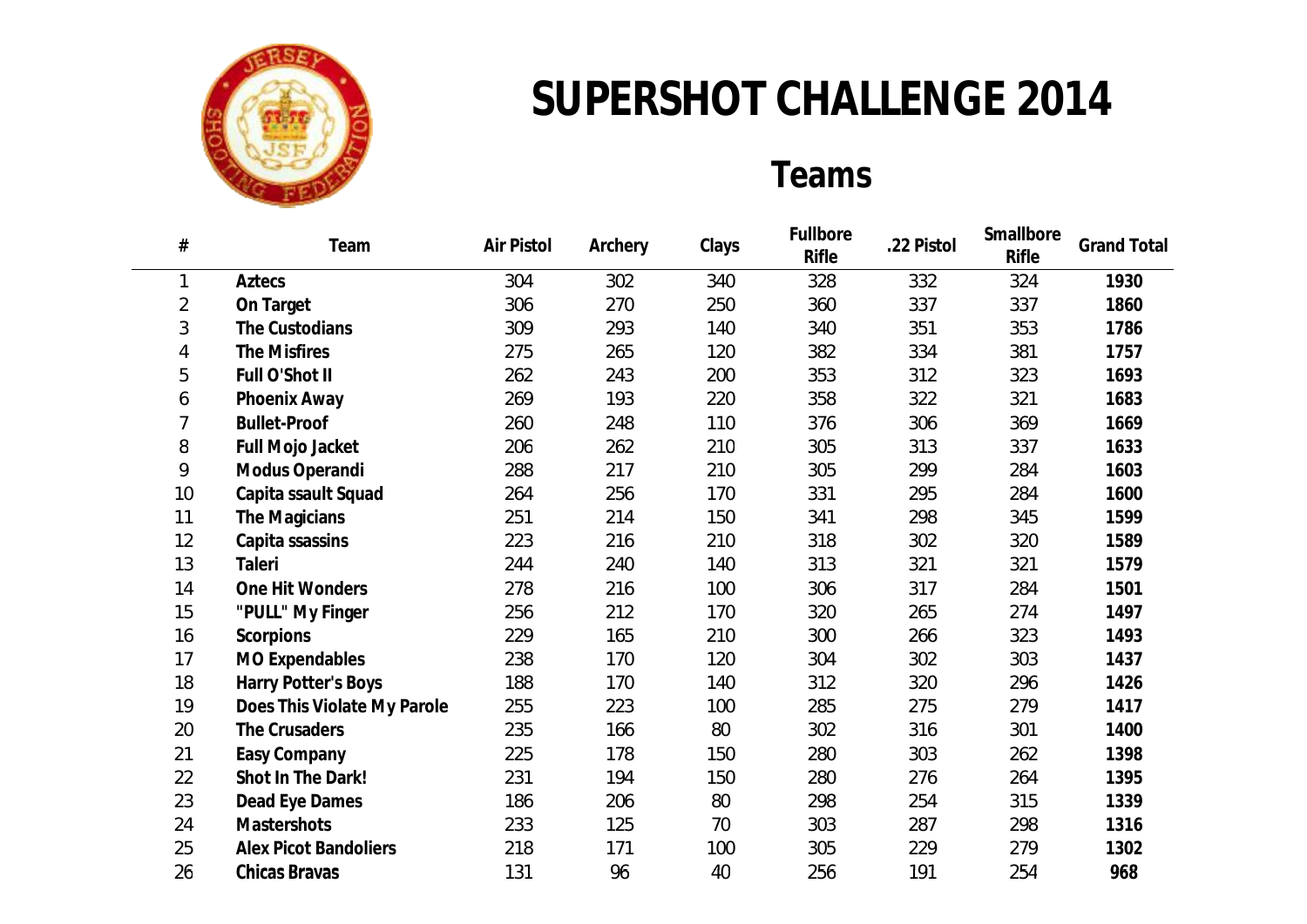

### **Teams Full**

| Team                 | $\#$     | Shooter                | Air Pistol | Archery   | Clays    | Fullbore<br>Rifle | .22 Pistol             | Smallbore<br>Rifle | <b>Grand Total</b> |
|----------------------|----------|------------------------|------------|-----------|----------|-------------------|------------------------|--------------------|--------------------|
| Aztecs               |          | 126 Garry Deadman      | 85         | 76        | 70       | 85                | 88                     | 81                 | 485                |
|                      | 127      | David Deadman          | 74         | 79        | 90       | 84                | 84                     | 88                 | 499                |
|                      |          | 128 John Baker         | 63         | 69        | 90       | 61                | 65                     | 65                 | 413                |
|                      |          | 129 Ian Pick           | 82         | 78        | 90       | 98                | 95                     | 90                 | 533                |
| <b>Aztecs Total</b>  |          |                        | 304        | 302       | 340      | 328               | 332                    | 324                | 1930               |
| On Target            | 46       | Deputy John Le Fondre  | 74         | 69        | 80       | 99                | 98                     | 94                 | 514                |
|                      | 47       | Deputy Gerard Baudains | 87         | 73        | 40       | 86                | 94                     | 84                 | 464                |
|                      | 48       | Deputy Rod Bryans      | 76         | 61        | 60       | 89                | 76                     | 79                 | 441                |
|                      | 49       | Nigel Crespel          | 69         | 67        | 70       | 86                | 69                     | 80                 | 441                |
| On Target Total      |          |                        | 306        | 270       | 250      | 360               | 337                    | 337                | 1860               |
|                      |          |                        |            |           |          |                   |                        |                    |                    |
| The Custodians       | 26       | <b>Ben Garnier</b>     | 77         | 77        | 70       | 76                | 79                     | 80                 | 459                |
|                      | 27       | <b>Bill Millar</b>     | 77         | 73        | 20       | 82                | 92                     | 92                 | 436                |
|                      | 28<br>29 | <b>Nick Watkins</b>    | 71<br>84   | 70<br>73  | 40<br>10 | 87<br>95          | 88<br>92               | 87<br>94           | 443<br>448         |
| The Custodians Total |          | Alan Kearney           | 309        | 293       | 140      | 340               | 351                    | 353                | 1786               |
|                      |          |                        |            |           |          |                   |                        |                    |                    |
| The Misfires         | 6        | Alex Tucker            | 62         | 79        | 20       | 94                | 89                     | 95                 | 439                |
|                      | 7        | Charlie Gicquel        | 77         | 70        | 40       | 96                | 88                     | 95                 | 466                |
|                      | 8        | Joe Kelleher           | 60         | 45        | 10       | 97                | 79                     | 94                 | 385                |
|                      | 9        | Matt Bree              | 76         | 71        | 50       | 95                | 78                     | 97                 | 467                |
| The Misfires Total   |          |                        | 275        | 265       | 120      | 382               | 334                    | 381                | 1757               |
| Full O'Shot II       | 111      | Damian Harrison        | 90         | 63        | 70       | 90                | 92                     | 84                 | 489                |
|                      |          | 112 Robert Jones       | 57         | 70        | 30       | 87                | 80                     | 71                 | 395                |
|                      |          | 113 Simon Beal         | 50         | 44        | 50       | 85                | 70                     | 88                 | 387                |
|                      |          | 114 Marcus Wintour     | 65         | 66        | 50       | 91                | 70                     | 80                 | 422                |
| Full O'Shot II Total |          |                        | 262        | 243       | 200      | 353               | 312                    | 323                | 1693               |
|                      |          |                        |            |           |          |                   |                        |                    |                    |
| Phoenix Away         | 91       | Martyn Jones           | 75         | 68        | 80       | 93                | 86                     | 82                 | 484                |
|                      | 92       | Mike Eveleigh          | 74         | 55        | 50       | 95                | 84                     | 89                 | 447                |
|                      | 93       | Mike Rimmer            | 67         | 28        | 50       | 83                | 87                     | 75                 | 390                |
|                      | 94       | Mary Eveleigh          | 53<br>269  | 42<br>193 | 40       | 87<br>358         | 65<br>$\overline{322}$ | 75                 | 362                |
| Phoenix Away Total   |          |                        |            |           | 220      |                   |                        | 321                | 1683               |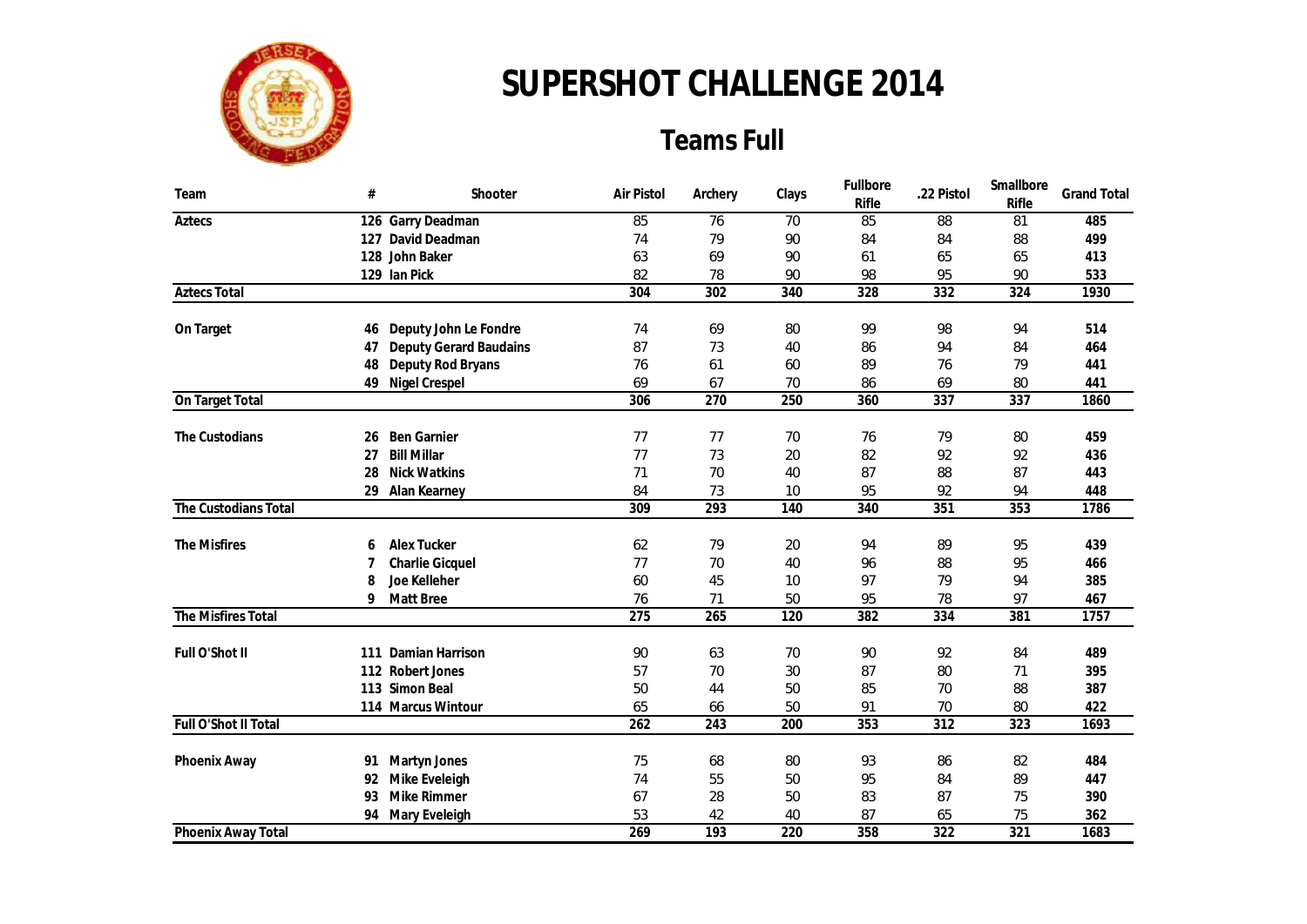| Team                      | $\#$ | Shooter                              | Air Pistol       | Archery          | Clays        | Fullbore<br>Rifle | .22 Pistol | Smallbore<br>Rifle | <b>Grand Total</b> |
|---------------------------|------|--------------------------------------|------------------|------------------|--------------|-------------------|------------|--------------------|--------------------|
| <b>Bullet-Proof</b>       | 61   | <b>Cameron Pirouet</b>               | 84               | 57               | 20           | 97                | 90         | 99                 | 447                |
|                           | 62   | <b>Bart Wijsmuller</b>               | 61               | 63               | 50           | 89                | 71         | 89                 | 423                |
|                           | 63   | Laurence Quenault                    | 77               | 83               | 40           | 98                | 81         | 91                 | 470                |
|                           | 64   | Nathan Thomas                        | 38               | 45               | 0            | 92                | 64         | 90                 | 329                |
| <b>Bullet-Proof Total</b> |      |                                      | 260              | 248              | 110          | 376               | 306        | 369                | 1669               |
| Full Mojo Jacket          | 76   | Russell Le Roy                       | 59               | 64               | 70           | 77                | 82         | 85                 | 437                |
|                           | 77   | Robin Anderson                       | 39               | 79               | 70           | 72                | 77         | 87                 | 424                |
|                           | 78   | Jason Le Roy                         | 67               | 71               | 70           | 87                | 73         | 91                 | 459                |
|                           | 79   | Nathan Lawrence                      | 41               | 48               | $\mathbf{0}$ | 69                | 81         | 74                 | 313                |
| Full Mojo Jacket Total    |      |                                      | 206              | 262              | 210          | 305               | 313        | 337                | 1633               |
| Modus Operandi            | 31   | <b>Ed Miller</b>                     | 78               | 78               | 60           | 95                | 88         | 89                 | 488                |
|                           | 32   | <b>Warren Simmons</b>                | 78               | 48               | 80           | 90                | 63         | 56                 | 415                |
|                           | 33   | John Brizell                         | 77               | 53               | 50           | 74                | 85         | 64                 | 403                |
|                           | 34   | Robert Da Silva                      | 55               | 38               | 20           | 46                | 63         | 75                 | 297                |
| Modus Operandi Total      |      |                                      | 288              | $\overline{217}$ | 210          | 305               | 299        | 284                | 1603               |
|                           |      |                                      |                  |                  |              |                   |            |                    |                    |
| Capita ssault Squad       | 21   | Karl Bekusch                         | 74               | 64               | 40           | 83                | 85         | 77                 | 423                |
|                           | 22   | Ken Ritchie                          | 73               | 70               | 80           | 75                | 60         | 64                 | 422                |
|                           | 23   | Mark Rondel                          | 68               | 64               | 30           | 91                | 75         | 81                 | 409                |
|                           |      | 24 Keith Dixon                       | 49               | 58               | 20           | 82                | 75         | 62                 | 346                |
| Capita ssault Squad Total |      |                                      | 264              | 256              | 170          | 331               | 295        | 284                | 1600               |
| The Magicians             | 51   | <b>Myles Hartley</b>                 | 94               | 71               | 40           | 91                | 92         | 95                 | 483                |
|                           | 52   | David Walker                         | 46               | 44               | 50           | 84                | 74         | 82                 | 380                |
|                           | 53   | Paul Shevlin                         | 32               | 57               | 10           | 74                | 45         | 86                 | 304                |
|                           |      | 54 Amy Hall                          | 79               | 42               | 50           | 92                | 87         | 82                 | 432                |
| The Magicians Total       |      |                                      | 251              | 214              | 150          | 341               | 298        | 345                | 1599               |
|                           |      |                                      |                  |                  |              |                   |            |                    |                    |
| Capita ssassins           | 16   | Simon Garton                         | 83               | 64               | 70           | 97                | 83         | 79                 | 476                |
|                           | 17   | <b>Edward Bennett</b><br>Chris Scott | 42               | 64               | 40           | 65                | 80         | 77<br>78           | 368<br>319         |
|                           | 18   |                                      | 25<br>73         | 39               | 30           | 85                | 62         |                    |                    |
|                           | 19   | <b>Garry Bell</b>                    | $\overline{223}$ | 49<br>216        | 70<br>210    | 71<br>318         | 77<br>302  | 86<br>320          | 426<br>1589        |
| Capita ssassins Total     |      |                                      |                  |                  |              |                   |            |                    |                    |
| Taleri                    | 36   | Andrea D'Ulivo-Rogers                | 59               | 59               | 60           | 83                | 83         | 79                 | 423                |
|                           | 37   | Deborah D'Ulivo-Rogers               | 54               | 43               | 0            | 71                | 82         | 69                 | 319                |
|                           | 38   | Simon Surcouf                        | 70               | 85               | 30           | 67                | 82         | 84                 | 418                |
|                           | 39   | David Le Bailly                      | 61               | 53               | 50           | 92                | 74         | 89                 | 419                |
| <b>Taleri Total</b>       |      |                                      | 244              | 240              | 140          | 313               | 321        | 321                | 1579               |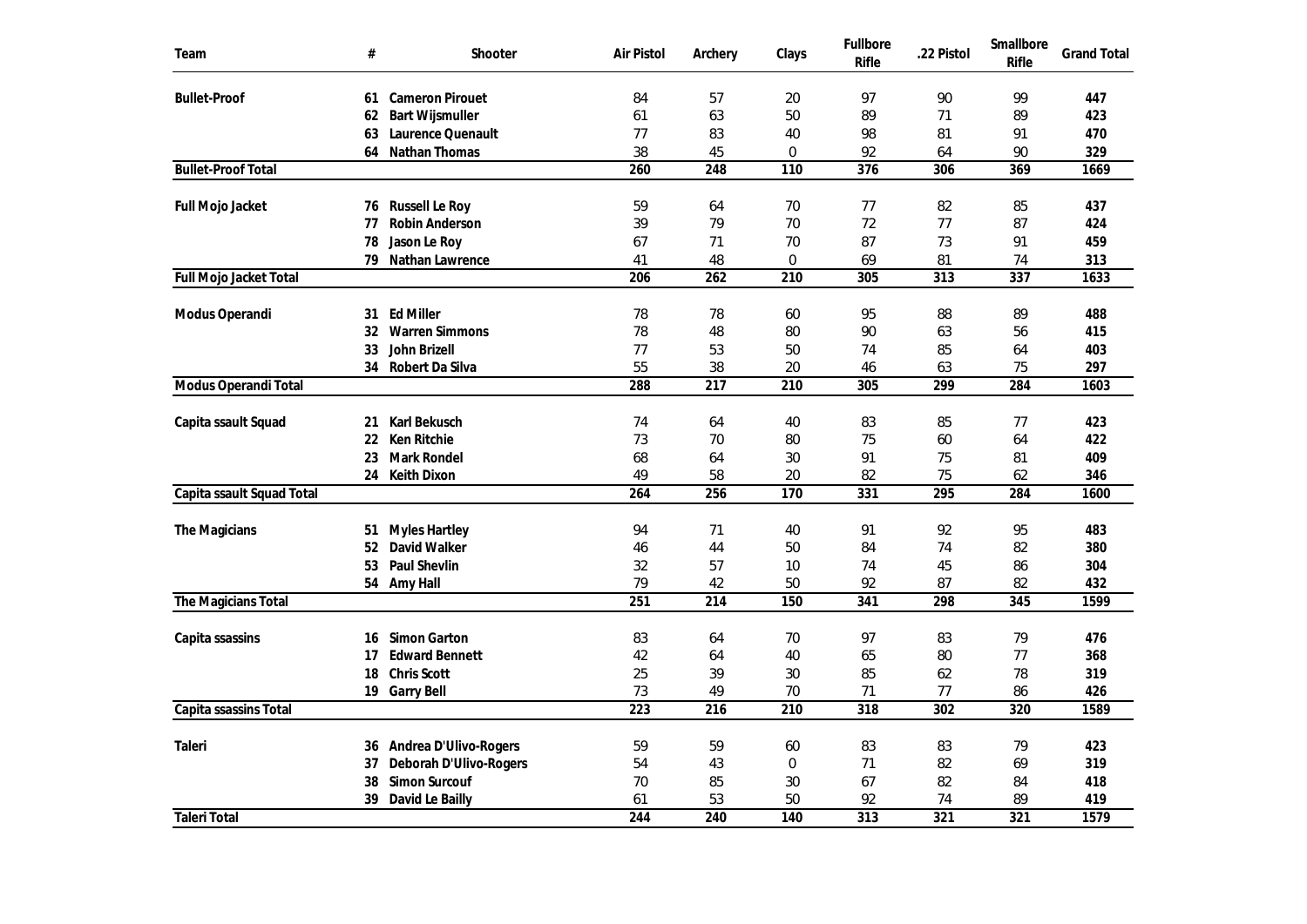| Team                              | #  | Shooter                | Air Pistol       | Archery          | Clays | Fullbore<br>Rifle | .22 Pistol       | Smallbore<br>Rifle | <b>Grand Total</b> |
|-----------------------------------|----|------------------------|------------------|------------------|-------|-------------------|------------------|--------------------|--------------------|
| One Hit Wonders                   | 11 | <b>Rob Stott</b>       | 78               | 71               | 40    | 64                | 83               | 60                 | 396                |
|                                   | 12 | Adele Langlois         | 74               | 25               | 30    | 74                | 83               | 60                 | 346                |
|                                   | 13 | <b>Clive Fisher</b>    | 53               | 56               | 20    | 81                | 77               | 76                 | 363                |
|                                   | 14 | Mark Longman           | 73               | 64               | 10    | 87                | 74               | 88                 | 396                |
| One Hit Wonders Total             |    |                        | $\overline{278}$ | 216              | 100   | 306               | $\overline{317}$ | 284                | 1501               |
| "PULL" My Finger                  |    | 106 Cristin Bouchet    | 71               | 58               | 70    | 91                | 80               | 91                 | 461                |
|                                   |    | 107 Alex Liptrot       | 56               | 39               | 30    | 75                | 44               | 43                 | 287                |
|                                   |    | 108 Scott Risley       | 70               | 66               | 30    | 76                | 80               | 64                 | 386                |
|                                   |    | 109 Davina Walters     | 59               | 49               | 40    | 78                | 61               | 76                 | 363                |
| "PULL" My Finger Total            |    |                        | 256              | $\overline{212}$ | 170   | 320               | $\overline{265}$ | $\overline{274}$   | 1497               |
| Scorpions                         |    | 101 Harry Fullerton    | 58               | 46               | 60    | 72                | 63               | 84                 | 383                |
|                                   |    | 102 Chris McFadyen     | 44               | 16               | 50    | 83                | 80               | 73                 | 346                |
|                                   |    | 103 Mark Dufty         | 55               | 40               | 30    | 72                | 50               | 84                 | 331                |
|                                   |    | 104 Iain Blair         | 72               | 63               | 70    | 73                | 73               | 82                 | 433                |
| <b>Scorpions Total</b>            |    |                        | 229              | 165              | 210   | 300               | 266              | $\overline{323}$   | 1493               |
|                                   |    |                        |                  |                  |       |                   |                  |                    |                    |
| MO Expendables                    | 71 | <b>Steve Milsom</b>    | 63               | 61               | 30    | 87                | 80               | 83                 | 404                |
|                                   | 72 | Jeff Da Silva          | 53               | 47               | 10    | 82                | 74               | 73                 | 339                |
|                                   | 73 | Dawn Buckley           | 65               | 34               | 30    | 64                | 75               | 72                 | 340                |
|                                   | 74 | James Gennoe           | 57               | 28               | 50    | 71                | 73               | 75                 | 354                |
| MO Expendables Total              |    |                        | 238              | 170              | 120   | 304               | 302              | $\overline{303}$   | 1437               |
| Harry Potter's Boys               | 56 | Ben Sheehan            | 59               | 18               | 20    | 75                | 87               | 67                 | 326                |
|                                   | 57 | John Griffiths         | 38               | 50               | 60    | 74                | 84               | 79                 | 385                |
|                                   | 58 | Martin Speller         | 32               | 50               | 30    | 80                | 64               | 70                 | 326                |
|                                   | 59 | <b>Ashley Ford</b>     | 59               | 52               | 30    | 83                | 85               | 80                 | 389                |
| Harry Potter's Boys Total         |    |                        | 188              | 170              | 140   | $\overline{312}$  | 320              | 296                | 1426               |
|                                   |    |                        |                  |                  |       |                   |                  |                    |                    |
| Does This Violate My Parole       | 86 | Sophie Maguire         | 69               | 72               | 20    | 87                | 73               | 88                 | 409                |
|                                   | 87 | Aaron O'Toole          | 77               | 43               | 30    | 90                | 71               | 77                 | 388                |
|                                   | 88 | <b>Kevin Vibert</b>    | 65               | 38               | 20    | 62                | 78               | 44                 | 307                |
|                                   | 89 | Craig Ross             | 44<br>255        | 70<br>223        | 30    | 46                | 53<br>275        | 70                 | 313<br>1417        |
| Does This Violate My Parole Total |    |                        |                  |                  | 100   | 285               |                  | 279                |                    |
| The Crusaders                     | 41 | Gordon Jenkins         | 72               | 27               | 40    | 83                | 92               | 70                 | 384                |
|                                   | 42 | <b>Brian Jenkins</b>   | 73               | 67               | 20    | 78                | 78               | 80                 | 396                |
|                                   | 43 | Robert Jenkins         | 61               | 30               | 20    | 71                | 80               | 74                 | 336                |
|                                   | 44 | <b>Timothy Parfitt</b> | 29               | 42               | 0     | 70                | 66               | 77                 | 284                |
| The Crusaders Total               |    |                        | 235              | 166              | 80    | 302               | 316              | 301                | 1400               |